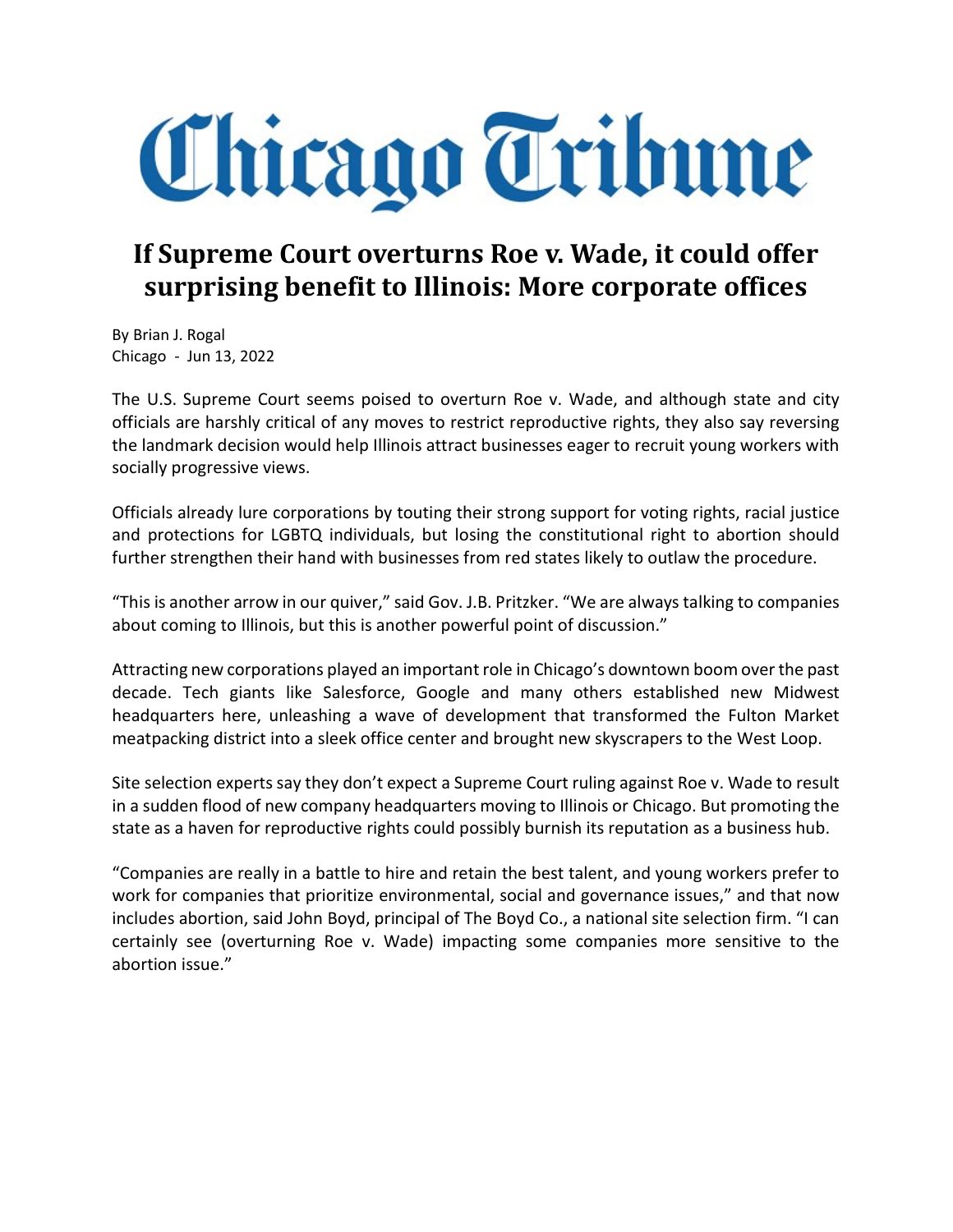

Attracting new corporations played an important role in Chicago's downtown boom over the past decade. (Armando L. Sanchez / Chicago Tribune)

Abortion rights could become even more important than gender identity, voting rights or other social issues, especially to the highly educated knowledge workers so prized by technology firms and other high-growth industries, according to Ray Perryman, CEO of The Perryman Group, a Waco, Texas-based economic research and analysis firm.

"It is reasonable to anticipate that reproductive rights will receive the most attention given the history, the number of people impacted, and the extreme measures being implemented in some states," he said. "While I would not expect either a mass exodus of firms from or a major initial slowdown in locations to the more restrictive states, I am confident that there will be long-term benefits to more inclusive areas."

World Business Chicago, the city's economic development agency, began beating this drum last year when it took out a full-page ad in the Dallas Morning News touting Chicago's commitment to protecting abortion rights, as well as voting rights, among many other qualities.

The agency plans to launch a new round of ads after the Supreme Court hands down the decision, perhaps expanding the effort to other cities and states, according to CEO Michael Fassnacht.

He said a shift in attitude is underway among business leaders in states such as Texas. He recently met with a group of about 50 from Austin, Dallas and other cities, and asked whether all the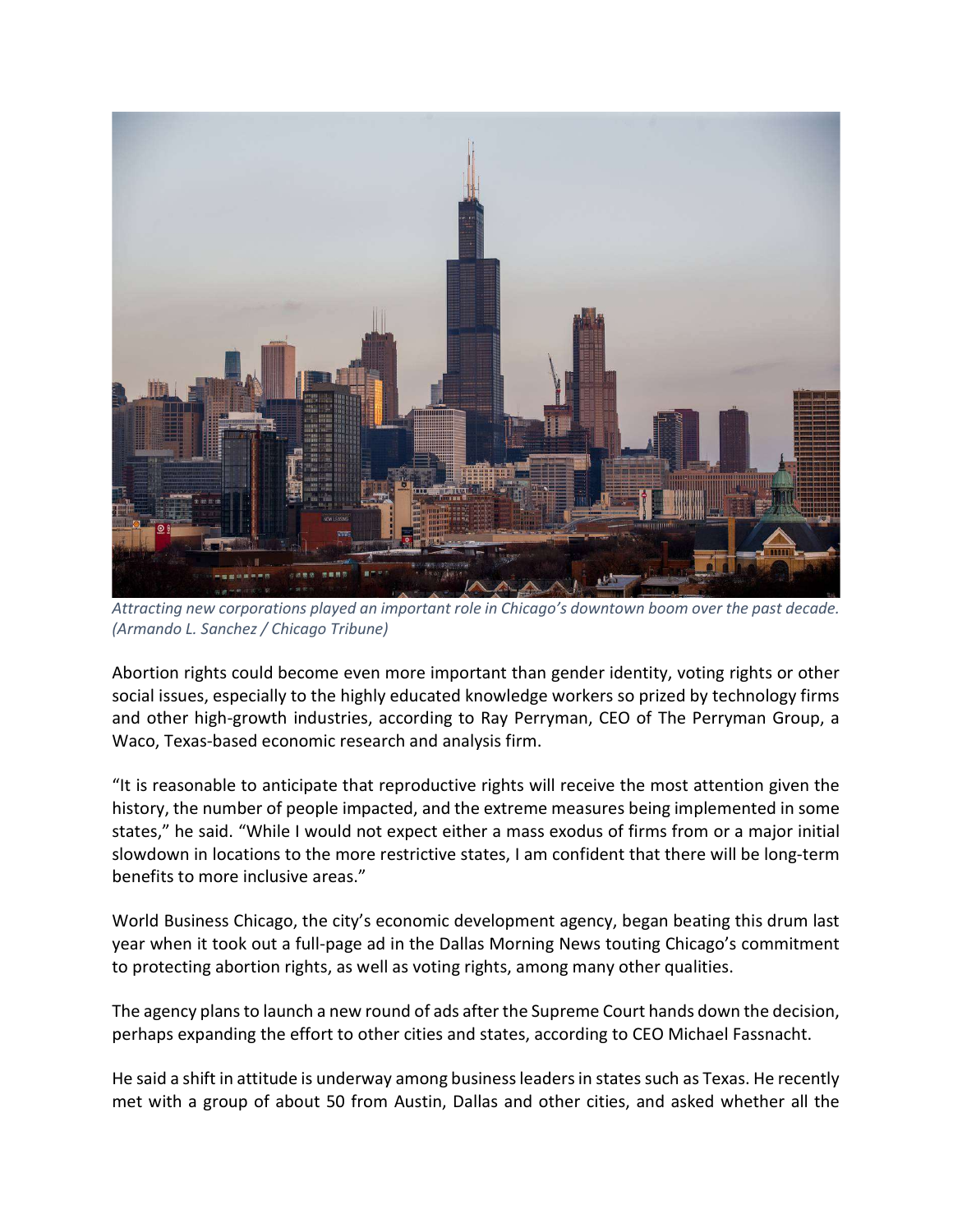controversy now surrounding abortion would start affecting decisions on where to locate new business.

"Roughly half of them said yes," he said. "That's a pretty strong indication, I think."

Corporations are tight-lipped about how they will deal with a post-Roe landscape. A Facebook spokesperson said the company could not comment on the issue, and Salesforce did not return a message seeking comment.

The loss of Roe v. Wade would mean 26 states, including Texas and Florida, are likely to severely restrict or ban abortion, according to the Guttmacher Institute, a pro-abortion rights research organization.

How far these restrictions will eventually go is unknown. Texas legislators last year passed a law banning most abortions after six weeks, and Oklahoma last month banned all abortions, the tightest restriction in the U.S. More states are likely to follow their lead and further clamp down on the procedure, according to Jen Stark, a co-director with Business for Social Responsibility, a global sustainability organization.

Abortion restrictions are already unpopular. A March survey by Morning Consult, a business intelligence firm, found that by a 2-to-1 margin, employed adults prefer living in states where abortion is legal.

"And it's anyone's guess what the new status quo will be," Stark said. "So, corporate America should rightfully be worried."

Many businesses are already reassuring employees that the end of Roe v. Wade won't mean losing access to abortion. Apple, Yelp, Tesla, Citigroup and Starbucks, among others, all stated they would cover expenses for workers who must travel out-of-state for abortions. And in the wake of last year's restrictive Texas law, Salesforce announced it would relocate employees concerned about reproductive health care access, along with their families.

"How ridiculous is that?" Pritzker asked. "That's not how (workers) want to exercise their rights."

Relocating to Illinois could be the answer, and last September Pritzker wrote letters to corporate honchos such as Hewlett Packard Enterprise CEO Antonio Neri, Oracle Corp. CEO Safra Catz and Dell Technologies CEO Michael Dell, encouraging them to shift their headquarters from Texas to Illinois. He's not providing details about future outreach, except to say he'll widen efforts to those 26 states where a Roe v. Wade reversal will severely restrict or outlaw abortion.

But even if the Supreme Court drops a bombshell on abortion, Pritzker said the state's position on reproductive rights will still form just a small part of his overall pitch. He spends more time talking about Illinois' many universities, its power grid, research hubs such as the Argonne National Laboratory, the amount of capital pouring into its infrastructure and many other factors.